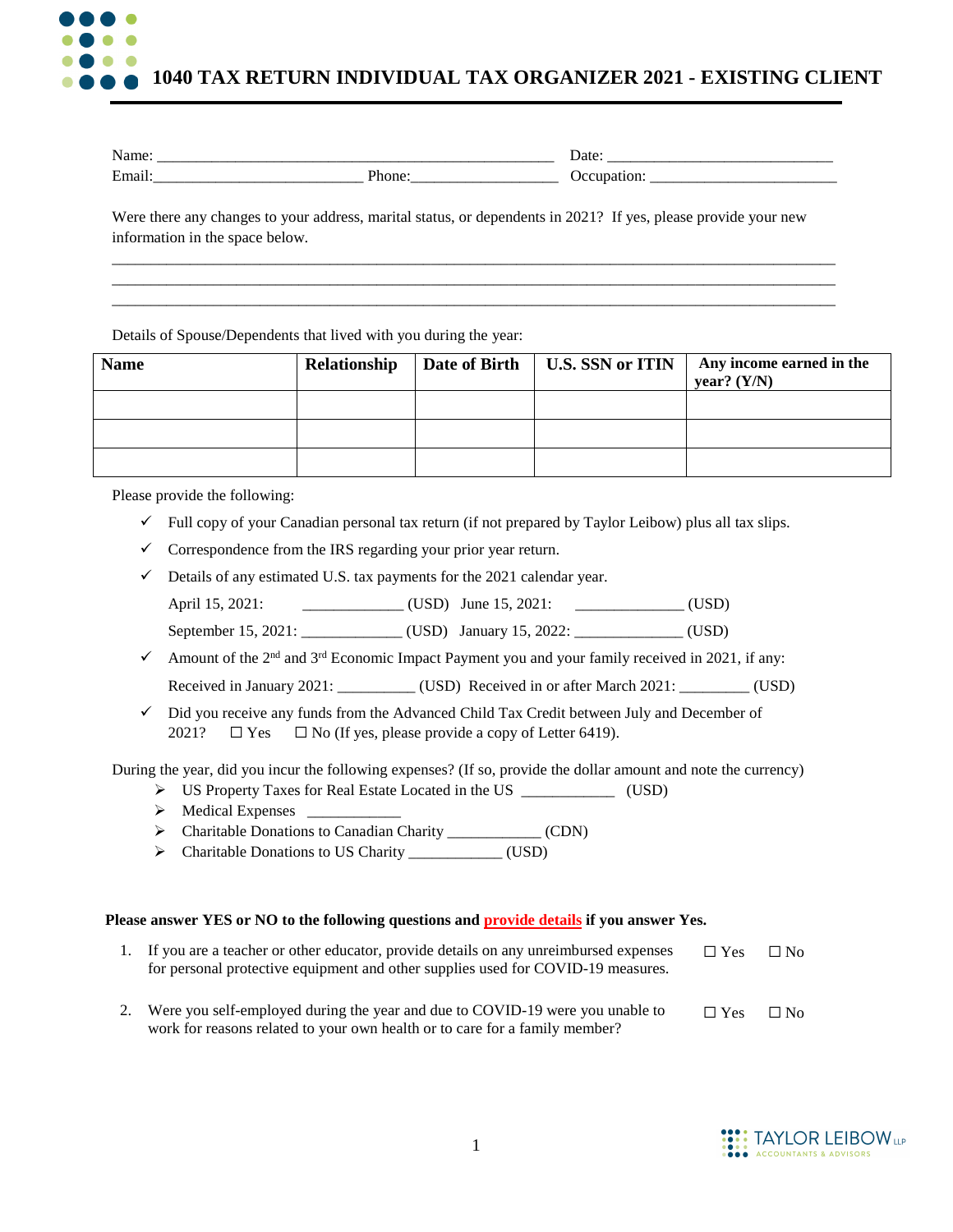

## **1040 TAX RETURN INDIVIDUAL TAX ORGANIZER 2021 - EXISTING CLIENT**

| 3. | With respect to any U.S. Individual Retirement Arrangement ("IRA") or 401(k)<br>accounts, did you make any contributions, rollovers, or withdrawals during the year?                                      | $\Box$ Yes    | $\Box$ No    |
|----|-----------------------------------------------------------------------------------------------------------------------------------------------------------------------------------------------------------|---------------|--------------|
| 4. | Do you have a 529 college savings plan or are you the beneficiary of a 529 college<br>savings plan?                                                                                                       | $\Box$ Yes    | $\square$ No |
| 5. | Do you have a U.S. Roth IRA?                                                                                                                                                                              | $\Box$ Yes    | $\Box$ No    |
| 6. | Do you have a U.S. revocable living trust?                                                                                                                                                                | $\Box$ Yes    | $\square$ No |
| 7. | Did you sell any assets (stocks, bonds, real estate, etc.) during the year?<br>If yes, provide the cost of the initial purchase, the date of purchase, the sale proceeds,<br>and the date of sale.        | $\Box$ Yes    | $\square$ No |
| 8. | Do you, or any immediate family member, have any investments in a company not<br>listed on a stock exchange?                                                                                              | $\Box$ Yes    | $\Box$ No    |
| 9. | Did you own any mutual funds during the year in an investment account outside your<br>RRSP, RRIF or LIRA?                                                                                                 | $\Box$ Yes    | $\Box$ No    |
|    | 10. At any time during the year, did you own or control, 10% or more of a Corporation,<br>Trust, or Partnership?                                                                                          | $\Box$ Yes    | $\Box$ No    |
|    | 11. Were you an officer or director of a corporation during the year?                                                                                                                                     | $\Box$ Yes    | $\Box$ No    |
|    | 12. Do you have an interest in a trust or an estate?                                                                                                                                                      | $\Box$ Yes    | $\square$ No |
|    | 13. During the year, were you the owner or beneficiary of a Registered Disability Savings<br>Plan (RDSP), Registered Education Savings Plan (RESP), or Tax Free Savings<br>Account (TFSA)?                | $\Box$ Yes    | $\Box$ No    |
|    | If yes, please provide the annual statement for each RDSP/RESP/TFSA showing the<br>amount and type of income earned during the year, the contributions, the withdrawals<br>and the December 31st balance. |               |              |
|    | 14. Do you receive US Social Security?                                                                                                                                                                    | $\Box$ Yes    | $\square$ No |
|    | If yes, did you start receiving benefits on or before January 1, 1996?                                                                                                                                    | $\Box$ Yes    | $\Box$ No    |
|    | 15. During the year, did you gift property (cash, investments or real estate etc.) in excess<br>of \$15,000 USD to any person?                                                                            | $\square$ Yes | $\Box$ No    |
|    | 16. Were you the owner of, or did you have signature authority over any bank account,<br>securities or other financial account (including RRSPs and RRIFs) located outside of                             | $\Box$ Yes    | $\square$ No |
|    | the US at any time in the year?                                                                                                                                                                           | $\Box$ Yes    | $\Box$ No    |